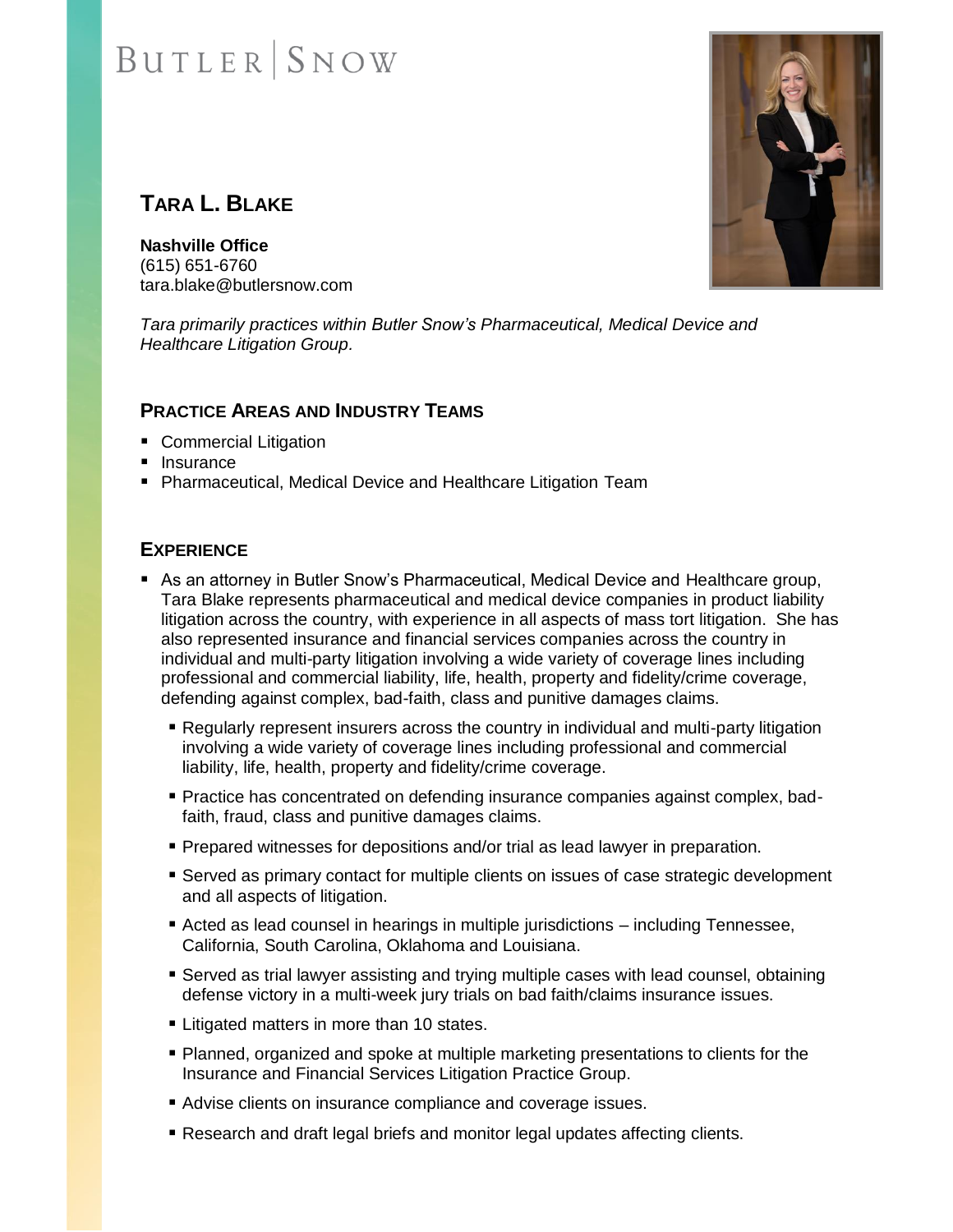### **BUTLER** SNOW

- Tara served as trial counsel in a seven day jury trial involving pelvic mesh that resulted in a defense verdict in March 2022. *McBroom v. Ethicon, Inc., et al.,* Case No. 2:20-cv-02127, United States District Court for the District of Arizona.
- Tara also served on the trial team that obtained complete defense victory in a multi week jury trial on bad-faith/claims issues involving employee theft coverage following a \$50 million pretrial damages claim. *McLarand Vasquez Emsiek & Partners, Inc., et al. v. The Hartford Financial Services Group*, No. 30-2011-00463182, California Superior Court, County of Orange (Hon. Mary Fingal Schulte / Dept. C6).

#### **BAR ADMISSIONS**

- Alabama, 2011
- California, 2017
- Tennessee, 2017

#### **DISTINCTIONS**

- *Best Lawyers in America<sup>®</sup>* 
	- Ones to Watch, Insurance Law, 2021-2022
	- Ones to Watch, Product Liability Litigation Defendants, 2021-2022
- Fellow, Nashville Bar Foundation

#### **ASSOCIATIONS**

- Trial Attorneys of America
- American Bar Association ■ Young Lawyers Division
- Alabama Bar Association
- California Bar Association

#### **EDUCATION & HONORS**

- University of Alabama School of Law, J.D., *summa cum laude*, 2011
	- Managing Editor, *Alabama Law Review*
	- Order of the Coif
	- Hugo L. Black Scholar
	- Recipient of Dean M. Leigh Harrison Award
	- Bench & Bar
- Furman University, B.S., Psychology, 2006
	- Vice-President, Psi Chi Psychology Honor Society